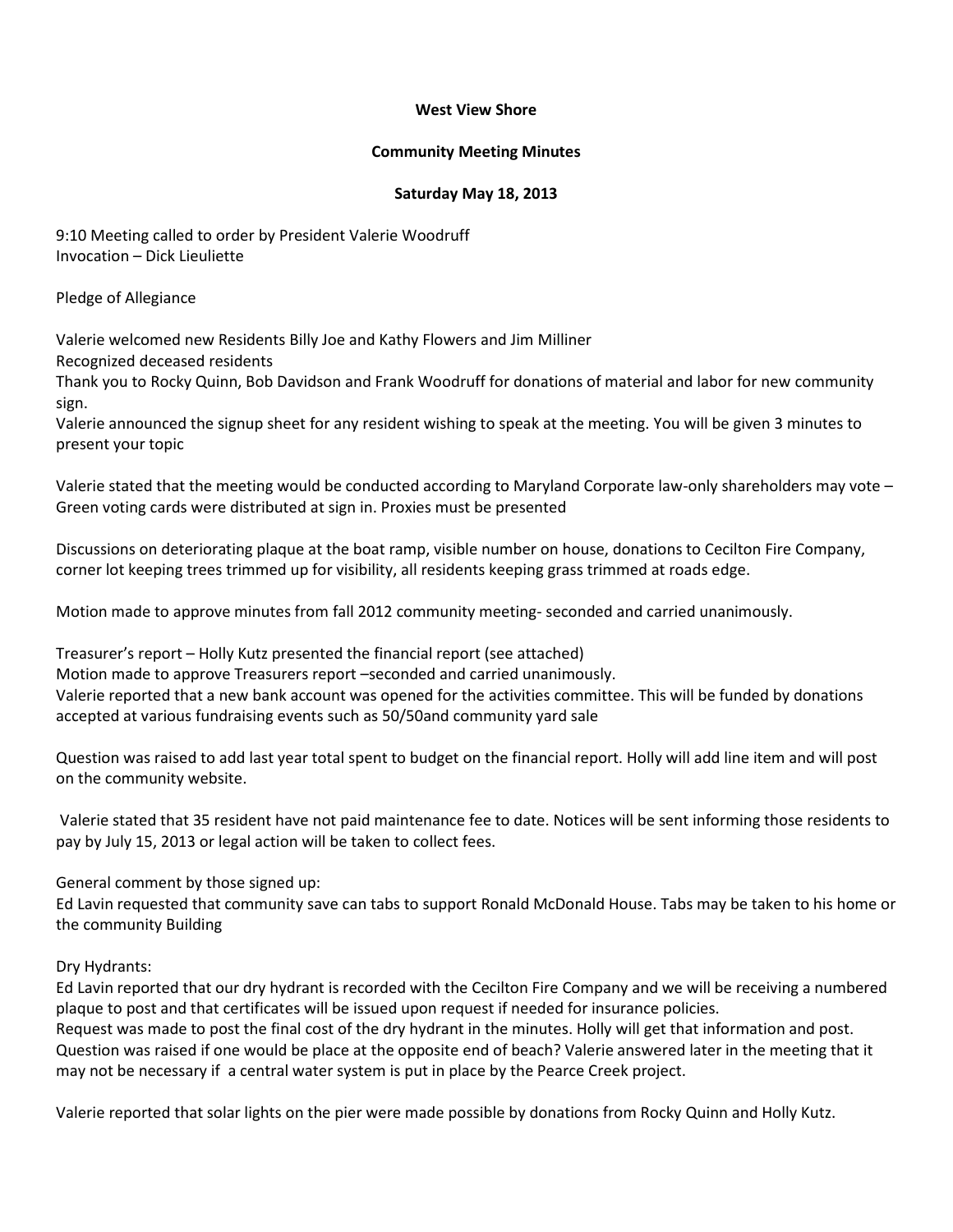Beach cleanup – Dianne Perrymore was absent- Valerie reported abou 30 people were present- Beach looks great. Asked that owners of the boats on the beach to remove them if not being used. Diane made a request for volunteers especially those that use the beach-show up early Saturday mornings to maintain the area

### Pearce Creek

Open House today May18th from 1-3:00at Stemmers run launch area. Valerie requested that all residents complete the surveys. Valerie, Tim and others from Bay View and surrounding area have attended many meetings with local and state representatives. They know there is a problem and it must be fixed. Health Department Testing water - dates are out to August

## Shares

Valerie stated previous lists have been sent out-today is the latest list with some misspelling of names – please correct. New certificates are not being printed at this time. You will receive a letter stating share ownership. There is some sentiment in the community to do away with shares- to be discussed further

## Bylaws

Valerie has asked a few people to join a committee to repair the current bylaws Valerie Woodruff, Dottie Hemphill, Steve Modzelewski, Connell McNelis and Sally Holub Hope to have new bylaws to present in the fall meeting

### New Business

Two requests from Bay View residents to use beach and ramp. They are willing to pay full fees. Discussion – Pro & Con

Motion was made to accept applicants subject to restrictions made by the Board. Discussion-liability, revise bylaws to include, not a good idea –opens up to all Bay view residents, approve on individual basis, South drive residents only Motion to amend previous motion to include South Dr and Bluff Dr residents only and pay full fee  $1<sup>st</sup>$  Vote 22 in favor - 20 against - too close - a second vote was held Motion denied by a vote of 22 in favor and 23 against

Valerie stated that all request to use community tables and chairs are to directed to Rose Gipe

Request was made by a resident to use community for a wedding in October -Tim provided a hold harmless agreement and will post the agreement along with the community rules on the WVS website

### **Directory**

Ellie Lieuliette is soliciting business card ads for the directory at \$25 each. The ads will fund the directory. Ellie requested that everyone update their information and plans to print and distribute new directory in June

### Floating Dock and ramp

Valerie reported that a lot of residents have requested the floating dock

Tim reported that his research has found that the costs to renovate existing pilings to accommodate floating dock and 27-30' ramp (needed for low tide) would be approximately \$8000+. He suggested that the Capital Improvement committee consider the project. Tim will provide full costs at the fall meeting.

# Committee Reports

Activities – Helen Oates is heading up the Golf Cart decorating contest May  $25^{th}$  – there will be prizes and a lot of fun contact her for participation